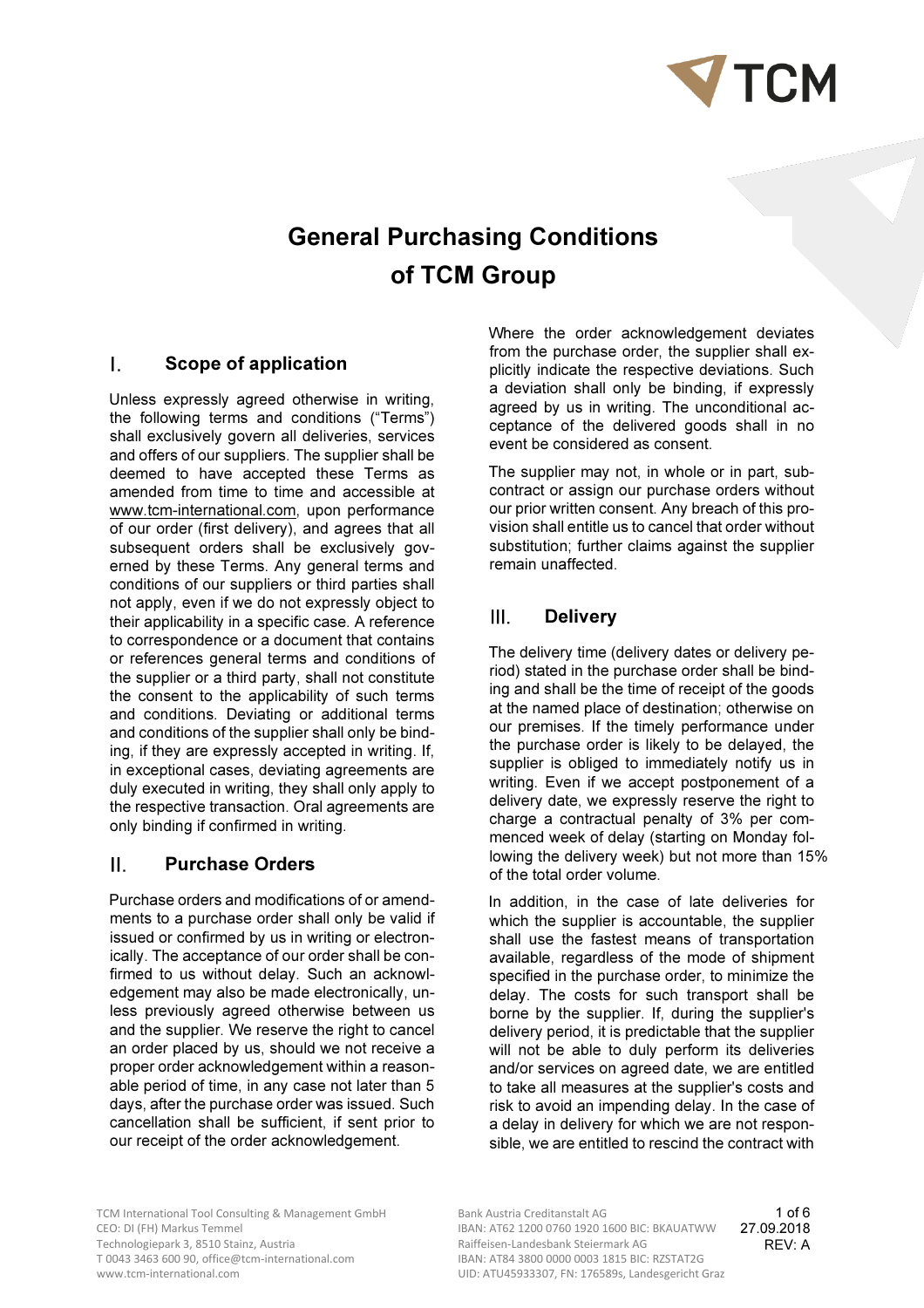

immediate effect after 14 days without having to grant a grace period. If a fixed date has been agreed, the contract shall be terminated upon nonobservance of such date, unless we demand performance of the contract within 14 days.

Partial deliveries and advance deliveries are subject to our written approval, except for deliveries affected not more than seven (7) calendar days prior to the agreed date, provided, however, that in this case, the term of payment periods starts on the contractually agreed date. In the case of early delivery, we reserve the right to charge the supplier for any additional costs, such as warehouse costs. Until the agreed delivery date, we only assume the liability of a depository.

Unless expressly agreed otherwise in writing, deliveries shall be made DDP (Incoterms 2010) to the named place of destination. Delivery documents and packaging shall be made according to the relevant standards and in order to ensure delivery free of damage and efficient internal handling.

Tool deliveries have to include the digital data (dxf, step file) of the delivery item. The digital data will be provided without separate payment.

#### $IV.$ Transport and passage of risk

The supplier shall be liable for any late delivery and any transport damage.

The risk shall pass to us upon delivery, i.e. receipt of the goods by us, but in no event prior to the agreed delivery date.

Claims for compensation, if any, remain unaffected by the acceptance of late deliveries or services.

#### $V_{\perp}$ Prices and payment

Unless otherwise agreed in writing, the prices stated in the purchase order shall be fixed and, thus, shall remain unchanged until the full performance of the deliveries and services under the purchase order.

The price shall include packaging, delivery and transport to the shipping address indicated in the purchase order, unless otherwise agreed in writing. If packaging has been expressly excluded and the price for the packaging has not been agreed, packaging shall be calculated at cost price as evidenced in writing.

Unless otherwise agreed in writing, payment shall be made within thirty (30) days with a 3% cash discount or within ninety (90) days without deduction from the later of: the receipt of the conforming goods under the purchase order or the receipt of a proper and auditable invoice.

Payment shall neither constitute an acceptance of the delivery or service nor a waiver of any rights we might have. Issuance of a remittance order to our bank not later than on the due date, payment shall be deemed timely. Any bank charges of the receiving bank shall be borne by the supplier.

In the case of a defect, we may withhold payment until the proper remedy of such defect. We may in any case offset payment with any counterclaims.

## VL Invoice

The invoice shall be sent to us immediately upon delivery of the goods or full provision of the service, preferably in electronic form to the email address invoice@tcm-international.com. The text of the invoice shall be worded and the invoices shall be structured in such a way that they can be easily verified and compared to the respective purchase order. The purchase order number and purchase order data shall be clearly stated on the invoice. Invoices on labor shall include time sheets that have been confirmed by us.

We reserve the right to return invoices which are not in compliance with our requirements, in particular with respect to purchase order data or statutory VAT regulations, without having processed them. In that case, the invoice shall be deemed not submitted. The supplier may not offset its own claims against our claims, or assign or cede its claims to a third party.

TCM International Tool Consulting & Management GmbH Bank Austria Creditanstalt AG Technologiepark 3, 8510 Stainz, Austria and Exemple 2014 Raiffeisen-Landesbank Steiermark AG<br>T 0043 3463 600 90, office@tcm-international.com (Rand Raiffeisen-Landesbank Steiermark AG T 0043 3463 600 90, office@tcm-international.com<br>www.tcm-international.com

CEO: DI (FH) Markus Temmel **IBAN: AT62 1200 0760 1920 1600 BIC: BKAUATWW** 27.09.2018 UID: ATU45933307, FN: 176589s, Landesgericht Graz 2 of 6 Raiffeisen-Landesbank Steiermark AG **REV: A**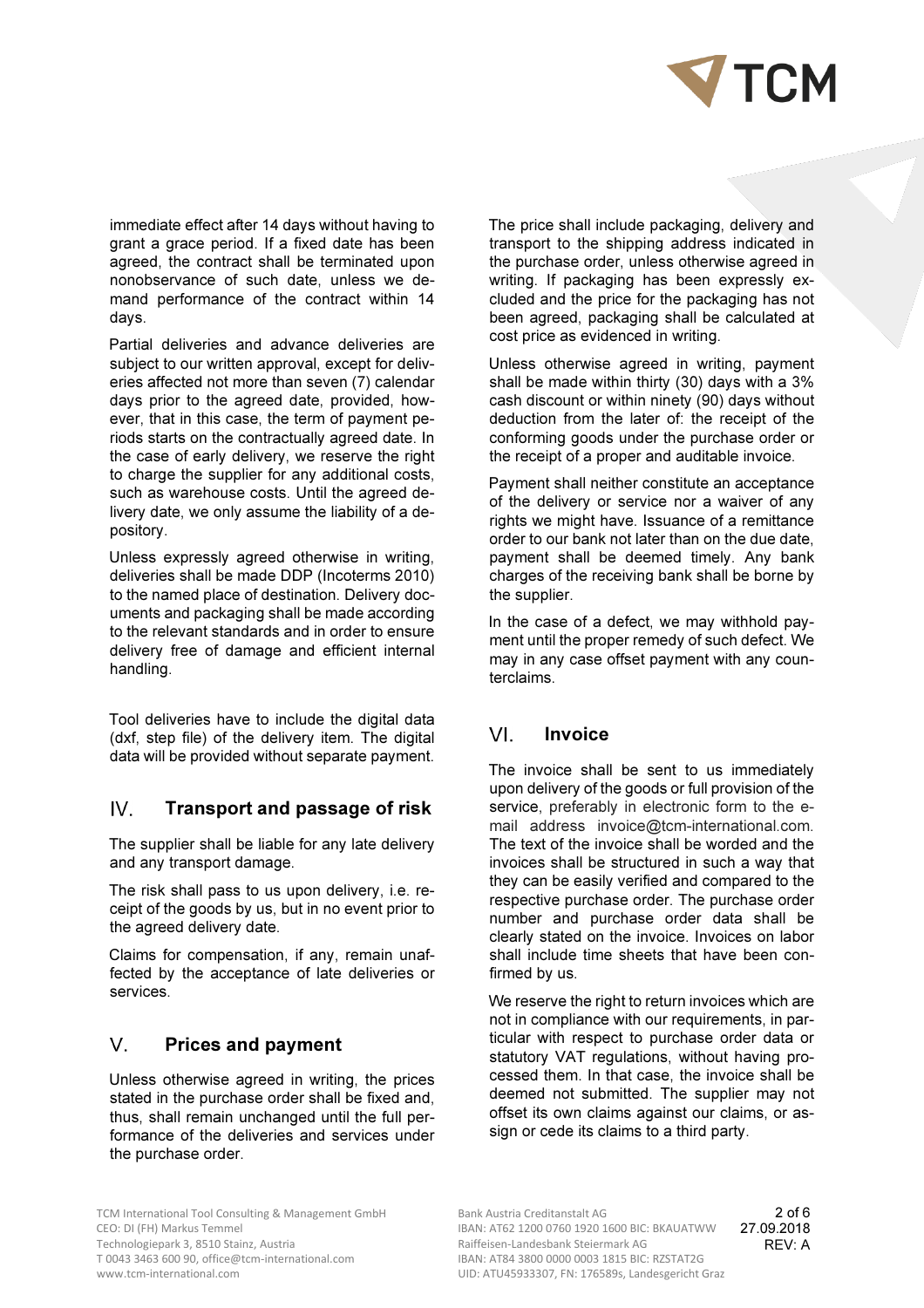

#### VII. Cancellation

We may rescind the contract in whole or in part even without fault on the part of the supplier. In such a case, the supplier shall only be entitled to invoice all services provably rendered until the date of termination of the contract, but in no event any lost profit. Advantages which the supplier may achieve or has achieved shall also be taken into account. After rescission the supplier shall be obliged to use all efforts to minimize the costs.

If the supplier discontinues its payments or if bankruptcy proceedings or court or out-of court composition proceedings are opened over the supplier's assets, we may rescind the contract notwithstanding any other rights we may have.

#### VIII. Quality and documentation

The supplier shall constantly keep the quality of its products to be delivered to us according to state of the art standards and keep us informed about possibilities of improvement and technical modification.

The supplier shall establish and maintain a state-of-the-art, documented quality assurance system which shall be suitable as to its type and scope of operation. The supplier shall keep adequate records, especially on its quality tests, and make them available to us upon request. The supplier hereby agrees to quality audits by us or our agent to assess the effectiveness of its quality assurance system, and, if necessary, with the participation of our customer.

All deliveries shall include relevant and appropriate documentation such as manuals, conditions of storage and operating and the CE certification. The supplier shall be fully liable for any damages arising out of missing or faulty documentation.

## $IX.$ Acceptance

The delivery of goods or services, the temporary use of the same or payments made shall neither constitute acceptance nor a waiver of any rights we may have.

Confirmations of receipt of goods issued by us shall not be deemed to be statements on final acceptance of the delivered goods.

The goods shall be accepted following the inspection for completeness and any patent defects within a reasonable period of time after receipt of the goods. If during spot-checks parts of the delivery are found to be not in compliance with our requirements or the quality customary in trade, we reserve the right to reject the whole shipment. We will notify the supplier of any defects identified as soon as possible. However, the duty to inspection and objection according to Section 377 of the Austrian Commercial Code does not apply.

## $\mathsf{X}^-$ Warranty

For the period of 24 months from the final acceptance of the delivery or performance, the supplier warrants that the goods or services

- (i) comply with the agreed and commonly assumed specifications;
- (ii) are free from any defects in material, quality, workmanship or title;
- (iii) comply with all applicable laws, regulations, standards and codes of legal or administrative authorities; and
- (iv) are fit for the designated and intended purpose.

The supplier shall immediately remedy any defects which occur during that period, at its sole expense but at our option, by the repair or replacement of the defective good or service. All costs incurred in connection with the remedy of defects, such as transport costs, costs of assembly and disassembly shall be borne by the supplier.

We shall in any case be entitled to claim compensation for all damage from the supplier. The supplier shall reimburse all costs of examination, if the examination revealed defects.

In urgent cases, for example to prevent delay or if the supplier is in delay with the remedy of defects, we reserve the right to remedy or have remedied the defects at the supplier's cost without prior notice and notwithstanding our additional rights and remedies. The supplier shall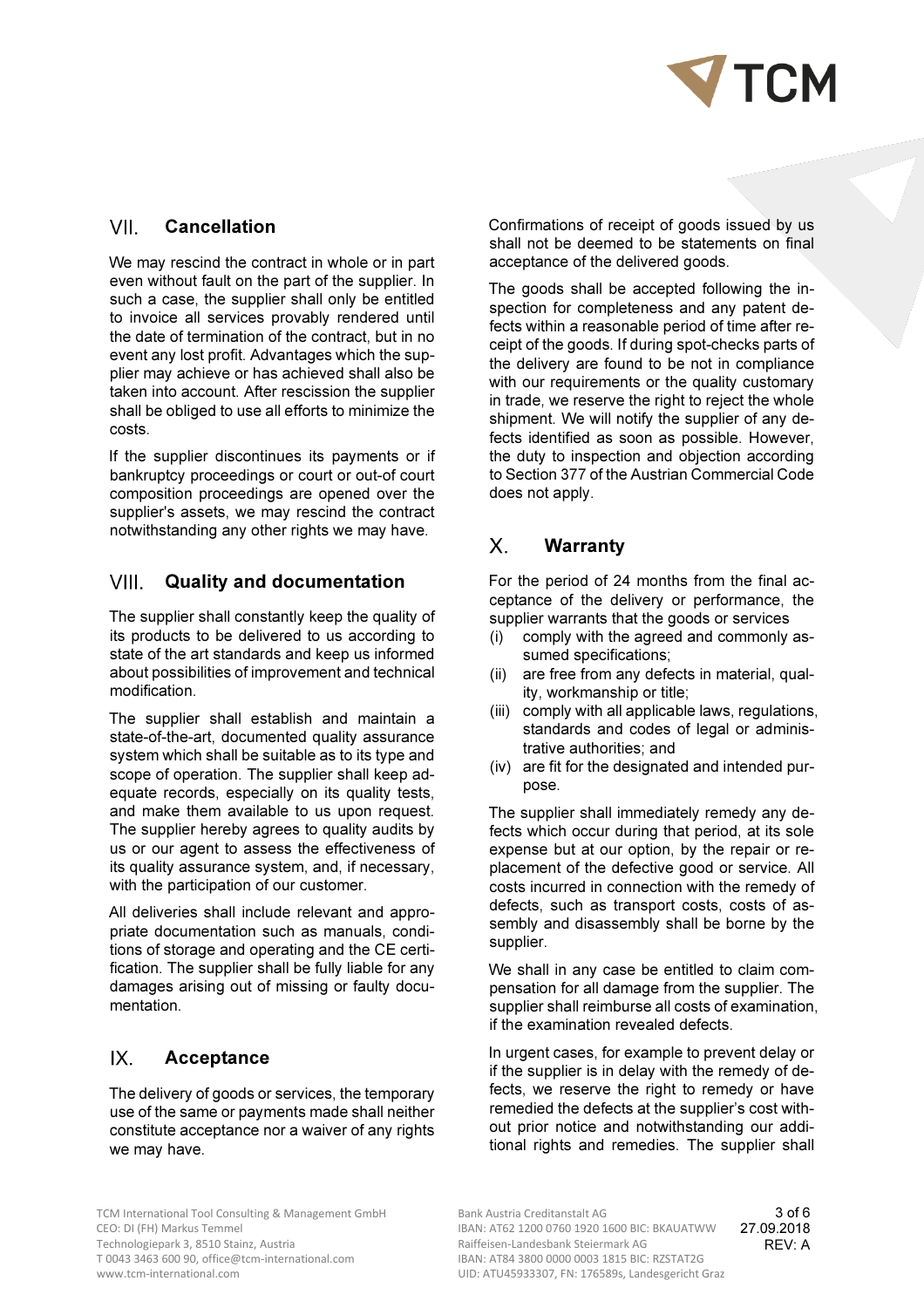

fully reimburse the costs of such substitute performance even if those costs exceed the costs that would have been incurred by the supplier's proper performance.

The warranty period shall be suspended for the duration of the work until successful remedy of the defect. For replaced or repaired parts, the warranty period shall again be 24 months from the replacement or repair. We shall be free to choose the place of performance for the remedy of defects.

The acceptance or approval of models or samples does not constitute a waiver of any our rights under this section.

For engineering, consultancy, software or documentation services and the provision of staff, the supplier warrants the correctness and completeness of its written and oral information and instructions for a period of 24 months from the provision of such services without any restrictions.

Upstream and sub suppliers of the supplier shall be considered as agents of the supplier as defined by Section 1313a of the Austrian General Civil Code. The supplier agrees to pass down any additional warranties from manufacturers or sub suppliers.

All claims shall not come under the statute of limitations before the lapse of three years from the notification of the defect. Additional statutory provisions remain unaffected.

#### $X<sub>l</sub>$ Product liability

Notwithstanding any other obligations, the supplier shall indemnify, defend and hold us harmless from and against all product liability claims of third parties arising out of or in connection with the goods delivered and reimburse us for all costs and expenses incurred in connection with defending a liability claim or substitute performance. Should we have to carry out a recall campaign for third parties due to a defect of a good delivered by the supplier, the supplier shall bear any and all costs relating to that recall campaign. The supplier agrees to keep such risks sufficiently insured and to provide us with appropriate evidence thereof upon request.

For a period of eleven years from the last delivery, the supplier will declare the respective manufacturer, importer or upstream supplier of the delivered goods immediately, in no event later than within two weeks, upon our request, and make available to us any evidence and information, including but not limited to documents regarding the manufacturing, production, batches and delivery dates, necessary to defend product liability claims of third parties.

## XII. Proprietary rights

The supplier warrants the unrestricted use of the delivered goods and shall indemnify, defend and hold us harmless in all cases of disputes under patent law, copyright law, trademark law and registered design law arising out of the delivered goods and/or services. In the event any claim should be made against us at any time, that by virtue of its use or resale of the goods or services or otherwise, we are infringing or contributing to the infringement of any actual or alleged industrial property rights, supplier shall at its option and expense, (i) either procure within 30 days for us the right to continue using said goods, or (ii) modify same so the goods and services become non-infringing, or (iii) replace the goods with non-infringing goods. Such claim shall exist independently of the supplier's fault. The supplier shall be liable for the fact that in connection with its deliveries no proprietary rights of third parties are infringed.

#### XIII. Tools and materials

The supplier shall treat tools, mold materials and other resources provided by us with utmost care. They shall be returned to us immediately upon request.

Means of production manufactured or procured by the supplier at our cost shall become our property as of their production or procurement.

The supplier shall reimburse us for all costs arising out of the damage to or loss of the resources provided by us.

TCM International Tool Consulting & Management GmbH Bank Austria Creditanstalt AG CEO: DI (FH) Markus Temmel **IBAN: AT62 1200 0760 1920 1600 BIC: BKAUATWW** 27.09.2018 Technologiepark 3, 8510 Stainz, Austria T 0043 3463 600 90, office@tcm-international.com IBAN: AT84 3800 0000 0003 1815 BIC: RZSTAT2G<br>ILID: ATLIAS933307 EN: 176589s Landesgericht G

UID: ATU45933307, FN: 176589s, Landesgericht Graz Raiffeisen-Landesbank Steiermark AG REV: A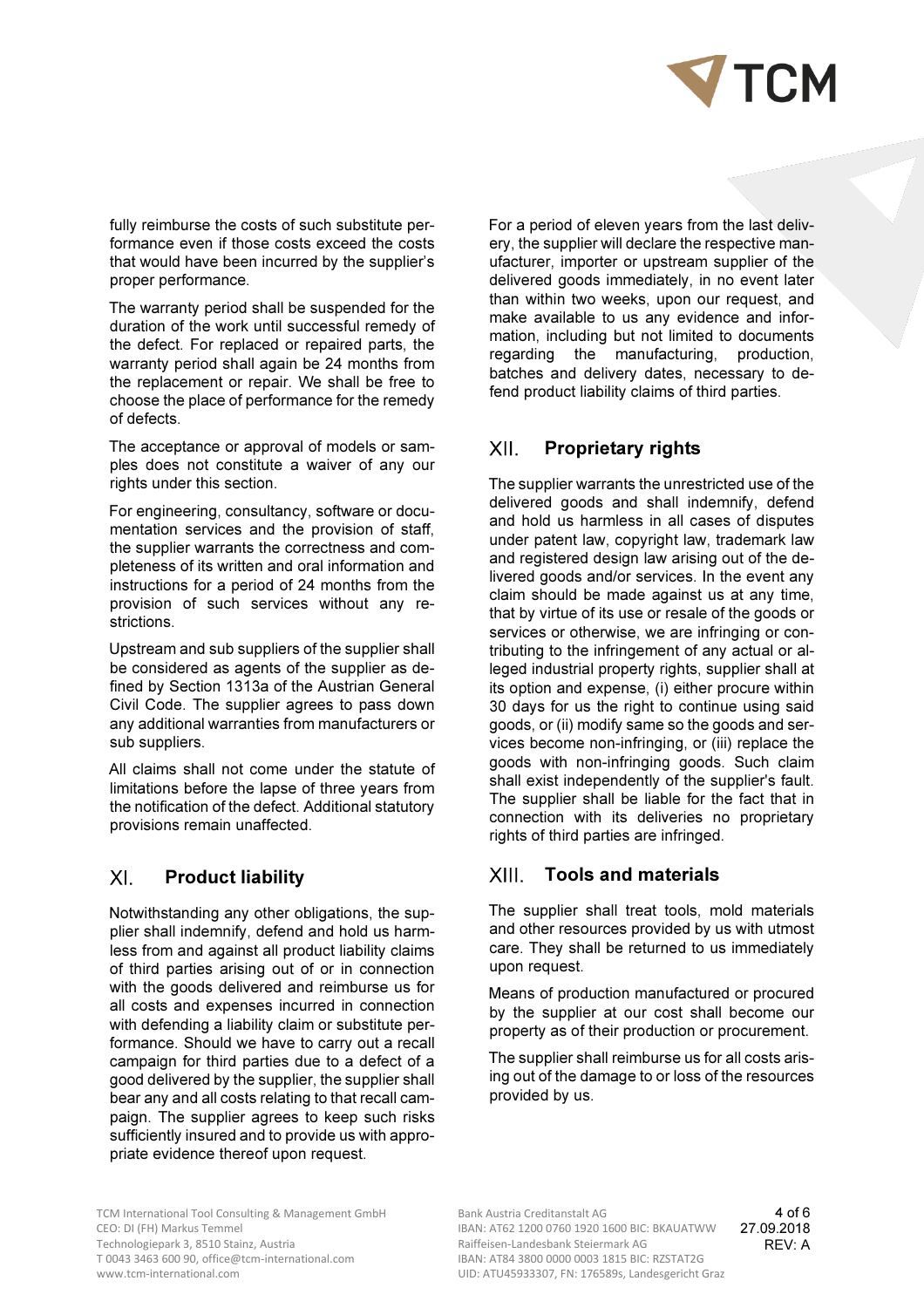

# XIV. Special provisions for hardware and software

Hardware and software shall always constitute a unity, unless otherwise agreed in the purchase order. If the supplier supplies software that has not been developed specifically for us, the supplier grants us a transferable and nonexclusive right to use the software. Such right shall be unlimited in time, in case of a one-off payment. For software specifically developed for us, the supplier grants us a transferable and indefinite license for all kinds of use. Unless expressly agreed otherwise, the latest version of the source code of the software shall also be delivered. The supplier shall install the software. Following the installation, the supplier will hand over the source code and machine code and the respective documentation (contents and structure of the data carrier, program and dataflow plans, test methods, test programs, error treatment, etc.) on a data carrier compatible with our system. Further to this documentation, the supplier will also provide sufficient copies of detailed written user documentation in German or English prior to acceptance.

Software that is made specifically for us shall be deemed accepted, if the software has run in accordance with the agreed specifications during a free-of-charge test run for a period of at least four (4) weeks in a satisfactory manner and without error reports. In case of doubt, the said period shall start only upon our productive use or, in case the software is passed on, by our end customer.

The supplier undertakes to provide us with all subsequent program versions that include an error correction ("updates") and upgrades free of charge within the warranty period. In addition, the supplier undertakes to offer us technical service and software maintenance on market terms for a minimum period of five (5) years from the acceptance. During the warranty period, the maintenance fee shall be reduced accordingly.

## **XV** Confidentiality

All drawings, calculations and the like made available to the supplier for submission of offers

and/or execution of purchase orders remain our property and shall be returned to us together with the offer and/or upon execution of the purchase order. They may not be reproduced or disclosed to third parties without our written consent.

The supplier is obliged to treat the purchase order and resulting works as well as any related technical and commercial documents and facilities as a business secret and as strictly confidential. Where the supplier subcontracts any part of a purchase order with our express consent, the supplier shall impose the same obligations on its subcontractors.

For a period of five (5) years from the conclusion of the contract, the supplier is obliged to keep secret the terms of the purchase order and all information and documents made available for that purpose (except for information that is in the public domain) and solely use the same for execution of the purchase order. After execution of inquiries or purchase orders, the supplier shall return them to us immediately. The supplier may not refer to the business relationship in advertising material, brochures, etc. without our prior written consent.

The supplier's data (Business Register data, address, phone and fax number, address information required for modern communication technologies, locations, contact persons, deliveries and services ordered, delivery quantities) of the relevant transaction will be processed electronically for purposes of processing of the order, in particular for administrative and accounting purposes, only.

# XVI. Legal protection of ownership

Any retention of title by the supplier is expressly excluded. We reserve the title to and any copyright in our purchase orders and orders and any samples, prototypes, drawings, illustrations, calculations, specifications and other documents made available to the supplier. Without our express consent, the supplier may not disclose, use or reproduce them to or by third parties. The supplier shall return all those documents and copies thereof, if any, to us without request, if they are no longer required by the

TCM International Tool Consulting & Management GmbH Bank Austria Creditanstalt AG Technologiepark 3, 8510 Stainz, Austria T 0043 3463 600 90, office@tcm-international.com IBAN: AT84 3800 0000 0003 1815 BIC: RZSTAT2G

CEO: DI (FH) Markus Temmel **IBAN: AT62 1200 0760 1920 1600 BIC: BKAUATWW** 27.09.2018 UID: ATU45933307, FN: 176589s, Landesgericht Graz 5 of 6 Raiffeisen-Landesbank Steiermark AG **REV: A**